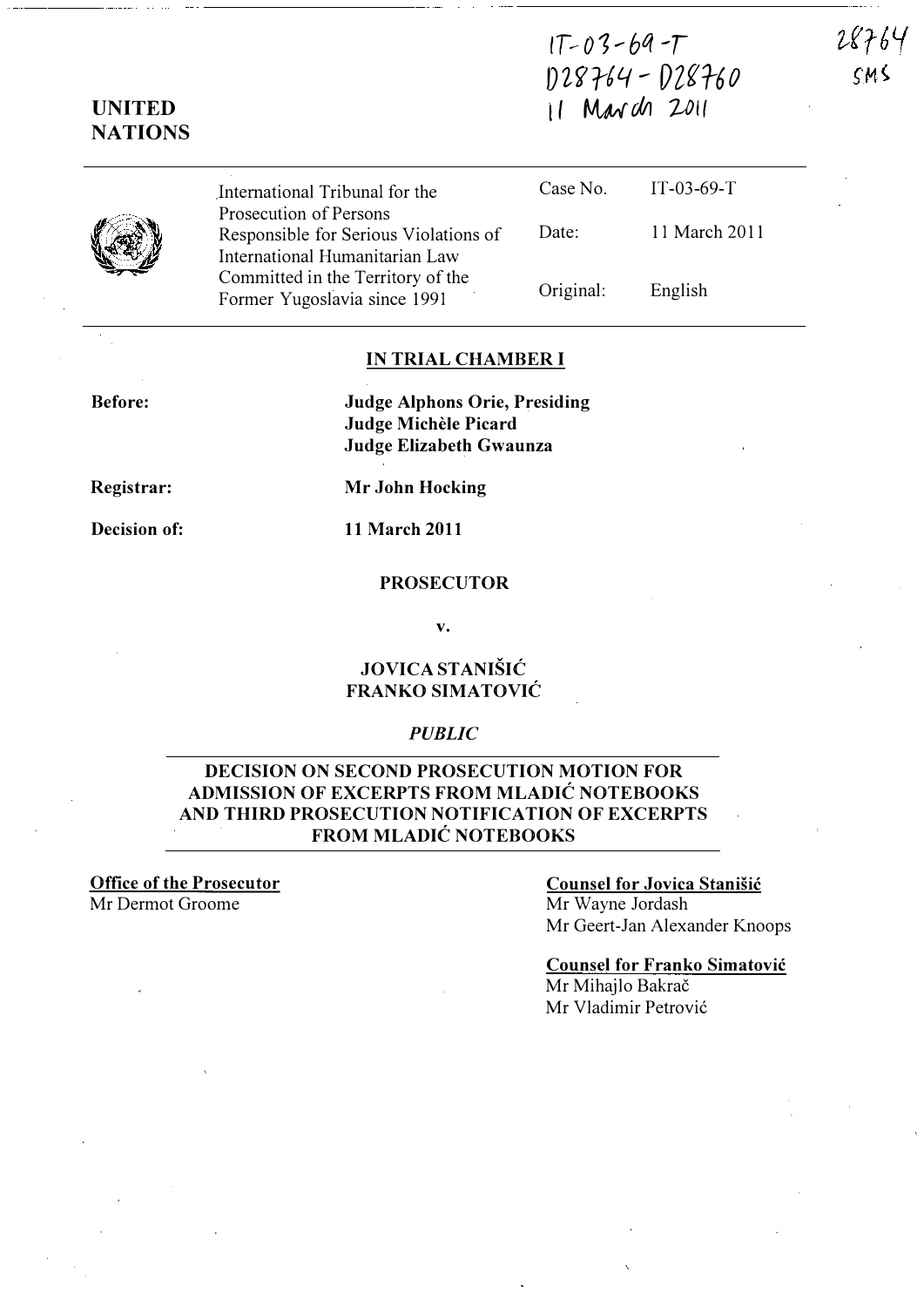# I. PROCEDURAL HISTORY

1. On 7 October 2010, the Chamber granted the Prosecution leave to add 18 military notebooks ("Notebooks") to its Rule 65 *ter* exhibit list.<sup>1</sup> Simultaneously the Chamber also granted the Prosecution leave to use in court 21 portions of the Notebooks that the Prosecution had already identified as relevant to its case ("Excerpts")<sup>2</sup>, setting out the conditions for their use.<sup>3</sup> On 10 December 2010, the Prosecution requested admission of the Excerpts into evidence from the bar table.<sup>4</sup> The Prosecution also gave notice of two further excerpts ("December 2010 Excerpts") it intended to use pursuant to the  $7$  October 2010 Decision.<sup>5</sup> Through an informal communication on 17 December 2010, the Chamber informed the parties that the December 2010 Excerpts could be used in Court from 10 January 2011. On 10 March 2011; the Chamber granted admission of the Excerpts from the bar table. $<sup>6</sup>$ </sup>

2. On 27 January 2011, the Prosecution filed its "Second Prosecution Motion fer Admission of \_\_\_ Excerpts from Mladi6 Notebooks and Third Prosecution Notification of Excerpts from Mladi6 Notebooks" ("Motion"). In its Motion, the Prosecution tenders one of the December 2010 Excerpts, informing the Chamber that admission of the other December 2010 Excerpt will not be sought.<sup>7</sup> The Prosecution also gave notice of 15 additional excerpts ("January 2011 Excerpts"), that it intends to use ("Notification") and indicated "its intention to tender the January 2011 Excerpts into evidence from the bar table on the date that the Chamber determines that the Prosecution may use [the January 2011 Excerpts]".<sup>8</sup> Consequently the Prosecution requested the Chamber to consider the Notification as a motion for admission from the bar table of the January 2011 Excerpts.<sup>9</sup> On 3 February 2011, in an informal communication, the Chamber, granted this request.<sup>10</sup> At the same time, the Chamber invited the parties to file their responses to the request for admission of one of

Decision on Sixteenth Prosecution Motion for Leave to Amend its Rule 65 ter Exhibit List with Confidential Annex (Mladic Notebooks), 7 October 2010 ("7 October 2010 Decision").

 $\overline{2}$ Ibid.

According to the 7 October 2010 Decision the Chamber is to determine the specific interval between notice and use of newly identified portions on a case by case basis, taking into consideration, *inter alia*, the time period between notifications and the size of specific portions, allowing adequate time; see the 7 October 2010 Decision, para. 15.  $\Lambda$ 

Prosecution Motion for Admission of Excerpts from Mladic Notebooks and Second Prosecution Notification of Excerpts from Mladić Notebooks, filed publicly with confidential Annexes A and B, 10 December 2010.

 $5<sub>1</sub>$ Ibid.

Decision on Prosecution Motion for Admission of Excerpts from Mladic Notebooks and Second Prosecution Notification of Excerpts from Mladić Notebooks, 10 March 2011 ("10 March 2011 Decision").

 $\overline{1}$ Motion, para. 2.

K. Motion, paras 2, 8.

ģ. Motion, para. 2,

<sup>10</sup>  The Chamber also noted that it had created the system of an interval between notification and use of additional excerpts in order to allow the Defence time to analyse and prepare for the use of the excerpts in Court. Since the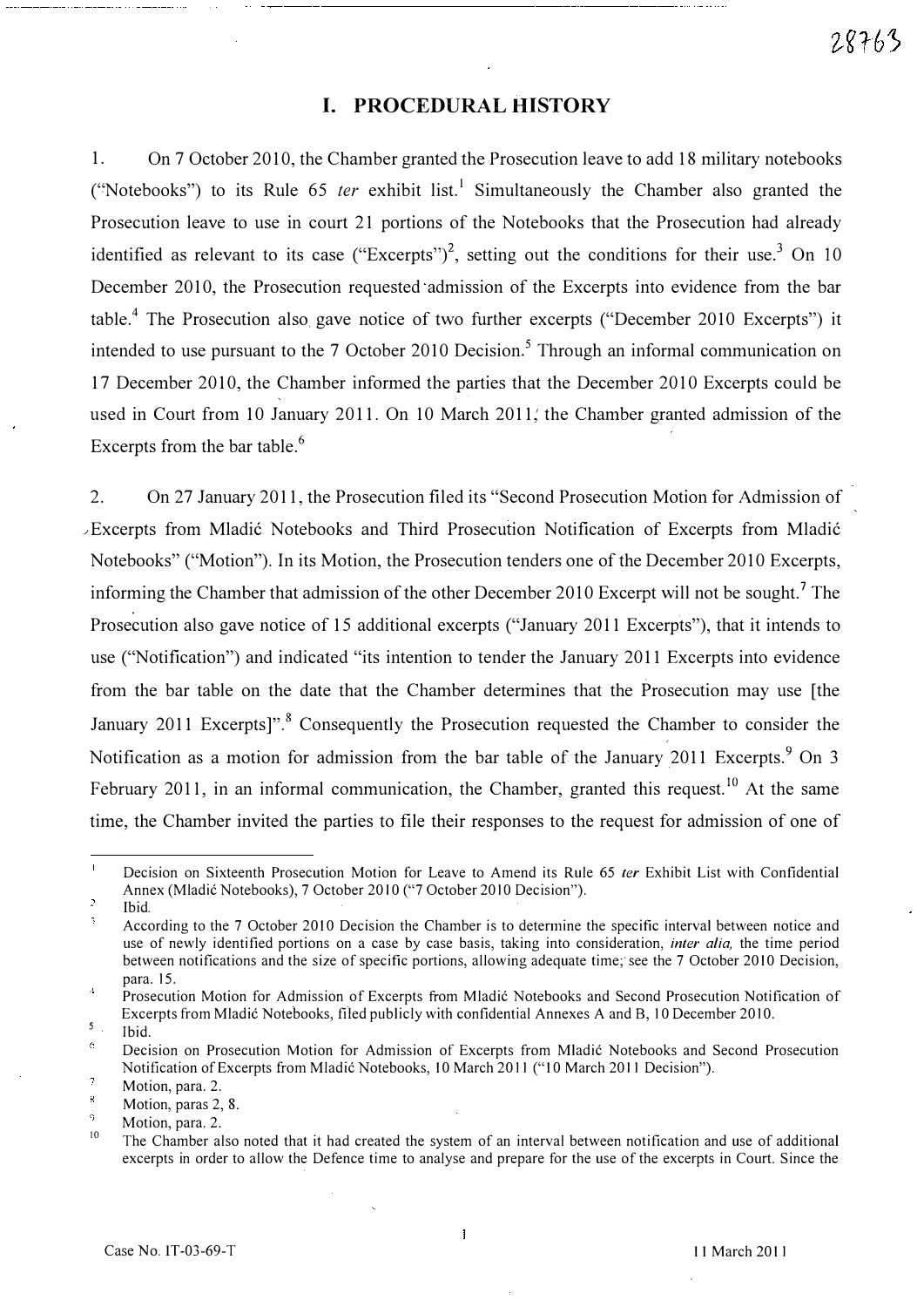the December 2010 Excerpts and the January 2011 Excerpts by 14 February 2011. Neither the Stanišić Defence nor the Simatović Defence filed a response.

# II.' SUBMISSIONS

3. The Prosecution relies on the fact that the Notebooks were seized from the apartment of Bosilijka Mladić, Ratko Mladić's wife, as strong evidence of the Notebooks authenticity. In addition the Prosecution relies on the testimony of Manojlo Milovanović, who testified that he recognised the handwriting in the Notebooks to be that of Mladić.<sup>11</sup> The Prosecution submits that the January 2011 Excerpts and the tendered December 2010 Excerpt are contemporaneous accounts that appear to have been kept for Mladić's own private use. The Prosecution contends that this would indicate that Mladić likely recorded events as accurately as he was able. The Prosecution further submits that the tendered documents are richly corroborated by other documentary and testimonial evidence.<sup>12</sup>

4. The Prosecution further submits that the January 2011 Excerpts and the tendered December 2010 Excerpt are relevant to the case as they concern meetings between members of the alleged Joint Criminal Enterprise ("JCE") where goals of the alleged JCE were articulated. Moreover, the Prosecution highlights that some January 2011 Excerpts describe the preparations for, and execution of, the attack on Skabrnja, evidence of the forcible transfer and deportation of non-Serbs as well as involvement by the Serbian State Security ("DB") in smuggling weapons to Bosnia. Finally, the Prosecution argues that some January 2011 Excerpts corroborate certain conversations from the Mladić audio files tendered into evidence in a separate motion.<sup>13</sup>

# In. APPLICABLE LAW

5. The Chamber recalls the applicable law governing admission of evidence from the bar table as set out in its previous decision and refers to it.  $14$ 

Prosecution has indicated its intention to seek admission of the current excerpts from the bar table, any interval granted in respect of them will allow the Defence to analyse the excerpts and prepare written responses.

<sup>11</sup>  Motion, para. 6.

<sup>12</sup>  Motion, para. 7.

<sup>13</sup>  Motion, para. 5, referring to Nineteenth Prosecution Motion for Leave to Amend its 65ter Exhibit List (Mladić Audio Files) and Motion for Admission of Excerpts from Mladic Audio Files, filed on 19 January 2011 ("Mladic Audio Files Motion").

<sup>14</sup>  See Decision on the Prosecution's Revised First Motion for Admission of Exhibits from the Bar Table, 3 February 2011,paras 10-11.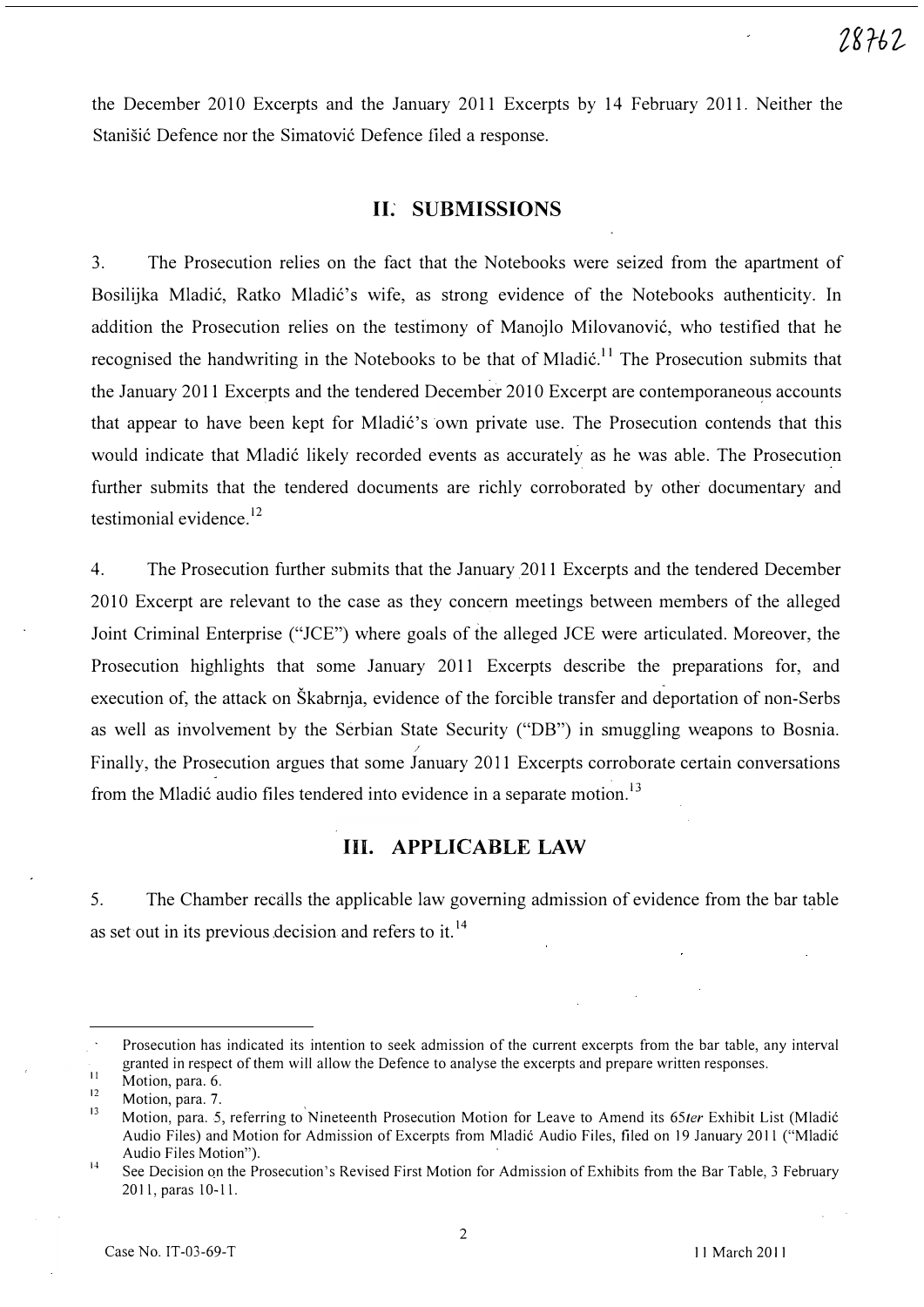# IV. DISCUSSION

6. The Chamber recalls that it has already found the Notebooks prima facie probative. This decision was based on consideration of the positive indications that Mladić was in a unique position and privy to such information, �o as to be likely to keep such notes, as well as the facts that the Notebooks were discovered in his wife's residence and that his handwriting was recognised by Milovanović.<sup>15</sup> Based on the above and noting that the probative value of the January 2011 Excerpts and the tendered December 2010 Excerpt is not challenged by the Defence, the Chamber finds them sufficiently probative for the purpose of their admission from the bar table.

7. The Chamber considers that the January 2011 Excerpts appear to be relevant to the 1991 events in Bruska, Nadin and Skabrnja (excerpts 1-4, 7 and 11), the forcible transfer of the Croat population (excerpts 7 and 10) and the DB involvement in Croatia and Bosnia in 1991 (excerpts 6, 8 and 9). Moreover, two January 2011 Excerpts (excerpts 5 and 15) as well as the tendered December 2010 Excerpt constitute evidence relevant to the existence of the alleged JCE. Based on the above and noting that the relevance of the January 2011 Excerpts and the tendered December 2010 Excerpt is not challenged by the Defence, the Chamber finds them sufficiently relevant for the purpose of their admission from the bar table.

8. The Chamber considers that the relevance of three January 2011 Excerpts (excerpts 12-14) cannot be established without reference to the Mladić Audio files tendered by the Prosecution in a separate motion.<sup>16</sup> The Chamber will therefore decide on their admissibility in its decision on that motion.

9. Based on the foregoing, the Chamber finds that the tendered December 2010 Excerpt and excerpts 1-11 and 15 of the January 2011 Excerpts fulfil the requirements of Rule 89 of the Rules of Procedure and Evidence ("Rules").

# V. DISPOSITION

10. For the reasons set out above and pursuant to Rule 89 of the Rules, the Chamber:

GRANTS the Motion in part;

ADMITS into evidence the tendered December 2010 Excerpt bearing Rule  $65$  ter number 6118;

 $-15$ See 7 October 2010 Decision, para. 13; see also 10 March 2011 Decision, paras 12-14.

<sup>16</sup>  See Mladic Audio Files Motion.